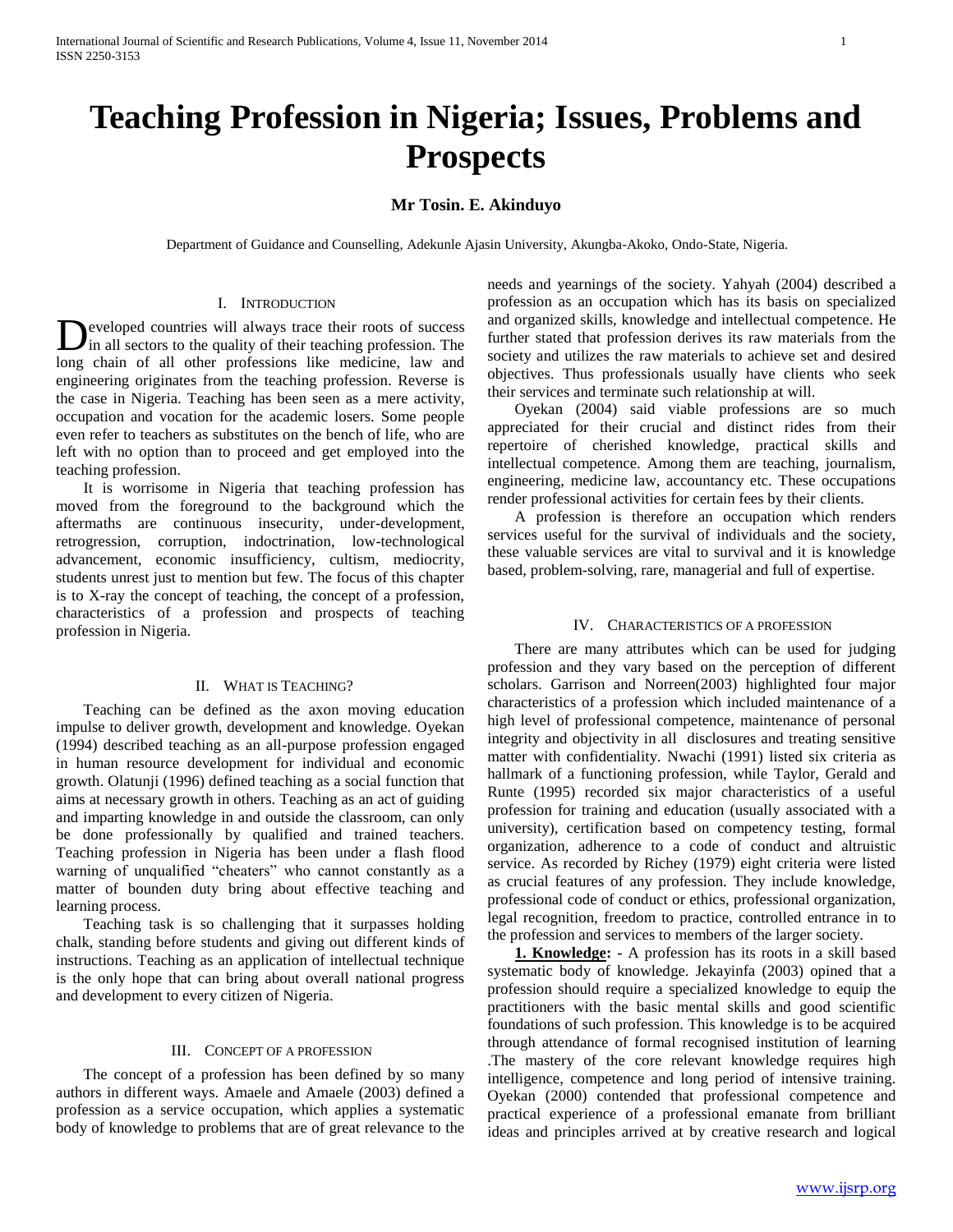analysis towards a resolution of human concerns and problems. There is no doubt that the acquisition of knowledge by a professional usually takes a lengthy period of years so as to expose the trainee to the core knowledge competence require which includes: ethical conducts, practical skills, handling different circumstances, industrial training, strategic competence and mental alertness needed. Professionals exhibit high standard of professional and intellectual excellence. This is a major feature that differentiates a professional from other occupations

 **2. Professional Code of Ethics**: A functioning profession rigidly adhere to profession's laid down rules, values, norms and standards to ensure control the mode of entry into the occupation. Profession is not a pop-corn business that cheaters or anybody can be invoiced in. Practitioners have their "yeses and nos" binding on all members. They are guided by principles of not exploiting the ignorance of their clients to enrich themselves. Practitioners have strong legal demeanour to withdraw the licence of any erring member and discipline as appropriate. They have strong insurance cover (e.g. professional indemnity) to prevent bring indebted to any client when a mistake or any error is committed. Maintenance of minimum standards of decorum for professionals included self confidence, vitality, honesty, transparency, dignity, integrity, loyalty, productivity excellence etc.

 Oyekan (2000) emphasized that professional ethics are the basic habits made up of equitable principles or basic habits made up of equitable of practitioners of a profession. The ethics are philosophically inclined for being morally good in a wide spectrum of professional activities.

 3. **Professional organization:-** A profession should have a strong organisation that would see to the welfare and protection of their members. Asides all other provisions, practitioners are better protected by the organization they belong to. All professional organisations are duly registered in Nigeria. They include the Nigeria Society for Engineers (NSE), the Nigeria Bar Association (NBA), Nigeria Medical Association (NMA), just to mention must few. But the Nigerian Union of Teachers (NUT) is only recognized as a trade Union not as a professional organization in Nigeria.

 **4. Controlled entrance**: - Entry into the profession is guided by setting and enforcing standards for selection, training, licensure and certification (Jekayinfa, 2003). A very good example is the medical profession; nobody can belong to the profession, without attending mandatory one year housemanship and enrolled them as a practitioner.

**5. Freedom of practice:** The policies of government does not inhibit the autonomy of a profession. There is a total and absolute freedom to practice a profession. A practitioner has an unshakable display of quality job as a result of freedom granted him to perform altruistic service in the affairs of others.

 **6. Professional and in service growth: -** Different organisations have avenues for training and re-training their practitioners. Various professions believe that knowledge is dynamic and ongoing. Practitioners attend mandatory and instituted seminars, lectures, conferences, workshops, presentations and exhibitions to update their practitioners' skills and knowledge. It is pertinent to note here that attendance of all the above in-service trainings is not an optional affair for all practitioners.

 **7.Legal Recognition**:- Engineers, lawyers, medical doctors and teachers are highly recognized and respected professions in the society. Jekayinfa (2003) reported that the public trust their judgements and skills. The society cannot do way with the unique service to humanity. For example, Decree N031, of May 1993 gave legal recognition to teaching as a profession but it appears the decree is yet to be implemented in Nigeria.

**8Period of Internship of Apprenticeship:** In the process of acquiring process of acquiring professional knowledge needed to practice the occupation, extensive period of internship of apprenticeship is needed for practical knowledge and excellence. Engineering, pharmacy, medicine and law profession require one year mandatory practical knowledge of internship. A teacher requires a period of twelve weeks of teaching practice.

# V. THE CONCEPT OF TEACHING PROFESSION IN NIGERIA

 Teaching profession in Nigeria have been handed a lot of criticisms, maybe it is a profession or not. These criticisms have been making needed changes difficult and often incur resentment. Critics of teaching profession have said, teaching lacks the germane characteristics of a viable profession. For example, entrance and certification is not strictly controlled by the set standards. This is believed to open the flood gate for cheaters and unqualified staff to erode the standard of teaching profession.

 In Nigeria, teachers are poorly motivated and less paid. This makes the profession replete with some features of other occupations that make life worth living for the practitioners. The orientation of those in teaching profession is that of very low esteem and those permanently stucked on a plateau.

 Okunloye 2003 opined that teachers, the Nigerian Union of Teachers (NUT) and others who have put up an advocacy about teaching as a profession have identify those features of a real profession which are true of teaching in Nigeria. The characteristics possessed by teaching profession includes, being an occupation, an activity that requires basic skills, acquisition of a systematic body of knowledge, profession code of ethics and by various tiers of government.

 In retrospect, teaching profession since the ages has been an occupation that enjoys the unpleasant nickname of an "ungrateful trade" a profession for the "never-do-well or an occupation for the down- trodden (Ajayi, 1997). Other members of the society regard teaching profession with contempt, feeling that it is a refuse camp for mediocre; people who are industrious but unimaginative and uncreative; people with average drive for power, average ambition and escapism (Majasan,1995)

Oyekan (2000) said the situation was worsened by the lingering social, economic and political crisis in Nigeria. Hence, the teachers were compelled to demand for:

- Full professionalization of teaching
- Better condition of service
- Full professionalization of teaching
- Prompt payment of the gratuities and pensions on retirement;
- Adequate public recognition for teacher sthat nurture all the productive citizens of the society
- Special teacher's salary structure (TSS)